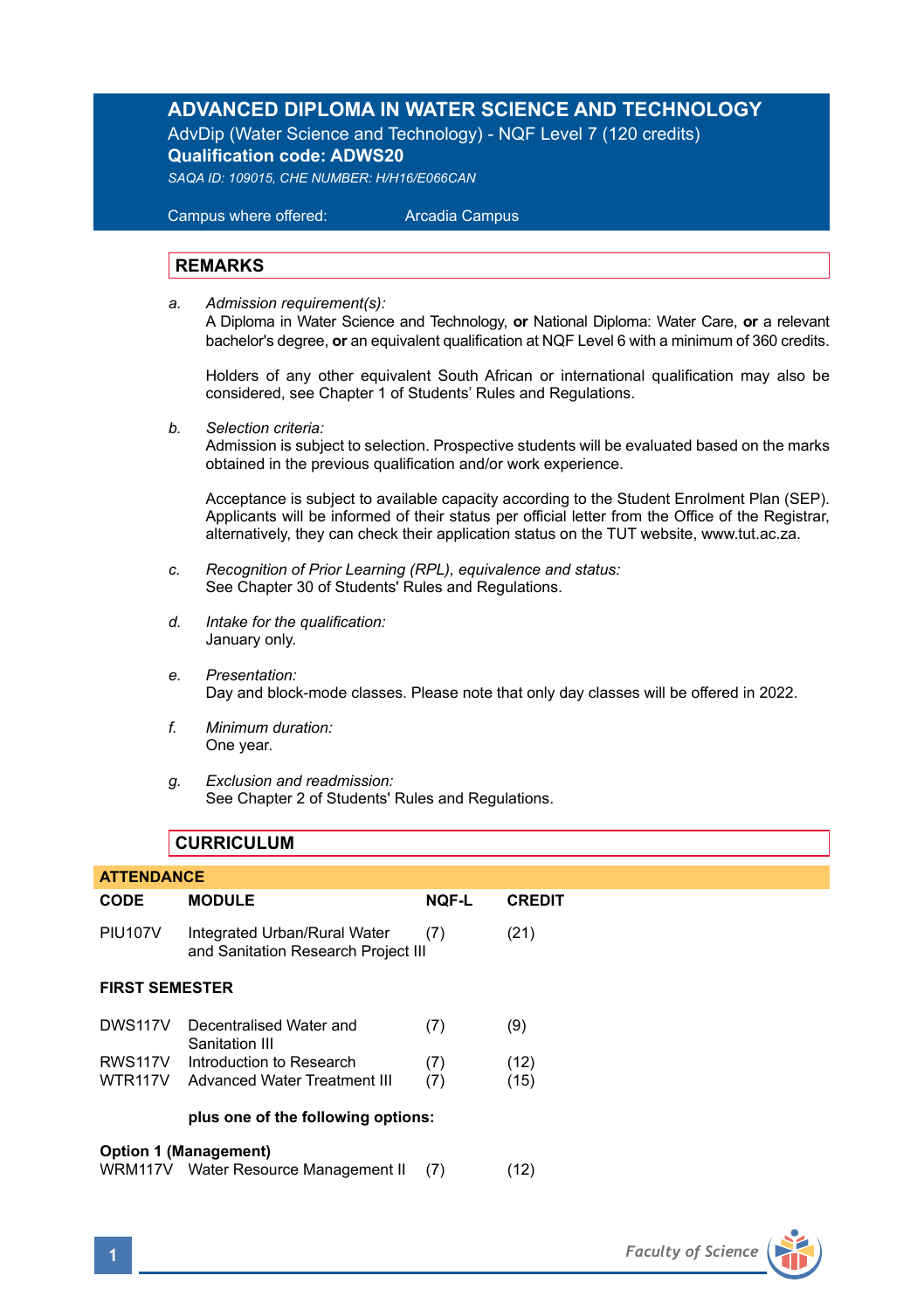**Option 2 (Analytical)** WAN107V Water Analyses III (year module) (7) (12) WCH117V Water Chemistry III (7) (12) **SECOND SEMESTER** GIW117V Geographic Information System I (7) (12)<br>WWT117V Advanced Wastewater (7) (15) WWT117V Advanced Wastewater (7) Treatment III **plus one of the following modules:** LBG117V Laboratory Management II (7) (12)<br>WCD117V Water Distribution and (7) (12) WCD117V Water Distribution and Wastewater Collection III TOTAL CREDITS FOR THE QUALIFICATION: **120**

WUM117V Water Utility Management II (7) (12)

# **MODULE INFORMATION (OVERVIEW OF SYLLABUS)**

The syllabus content is subject to change to accommodate industry changes. Please note that a more detailed syllabus is available at the Department or in the study guide that is applicable to a particular module. At time of publication, the syllabus content was defined as follows:

**A**

# **ADVANCED WASTEWATER TREATMENT III (WWT117V) 1 X 3-HOUR PAPER**

*(Module custodian: Department of Environmental, Water and Earth Sciences)* Management strategies for pollution prevention and waste minimisation; Wastewater treatment processes applicable to industrial effluents including: flow equalisation, neutralisation, oil removal, metal removal, biological treatment processes; Application of wastewater treatment technologies to industrial effluents; and Sludge handling. (Total notional time: 150 hours)

#### ADVANCED WATER TREATMENT III (WTR117V) **1 AU 1 AU 2018** 1 X 3-HOUR PAPER

### *(Module custodian: Department of Environmental, Water and Earth Sciences)*

Understanding of different treatment methods used to treat water and wastewater, which include flocculation, flotation, sedimentation, adsorption, ion exchange, reverse osmosis, gas transfer, advanced disinfection techniques membrane technology and chemical precipitation. (Total notional time: 150 hours)

#### **D**

## **DECENTRALISED WATER AND SANITATION III (DWS117V) 1 X 3-HOUR PAPER**

*(Module custodian: Department of Environmental, Water and Earth Sciences)* Introduction to decentralised water use, Water supply systems, Sanitation systems and Management aspect of DWSS. (Total notional time: 90 hours)

#### **G**

## GEOGRAPHIC INFORMATION SYSTEM I (GIW117V) **1 A 3-HOUR PAPER**

*(Module custodian: Department of Environmental, Water and Earth Sciences)* Introduction to GIS, data management and processing systems, data input and preparation, coordinate systems, map projections and Spatial data models. (Total notional time: 120 hours)